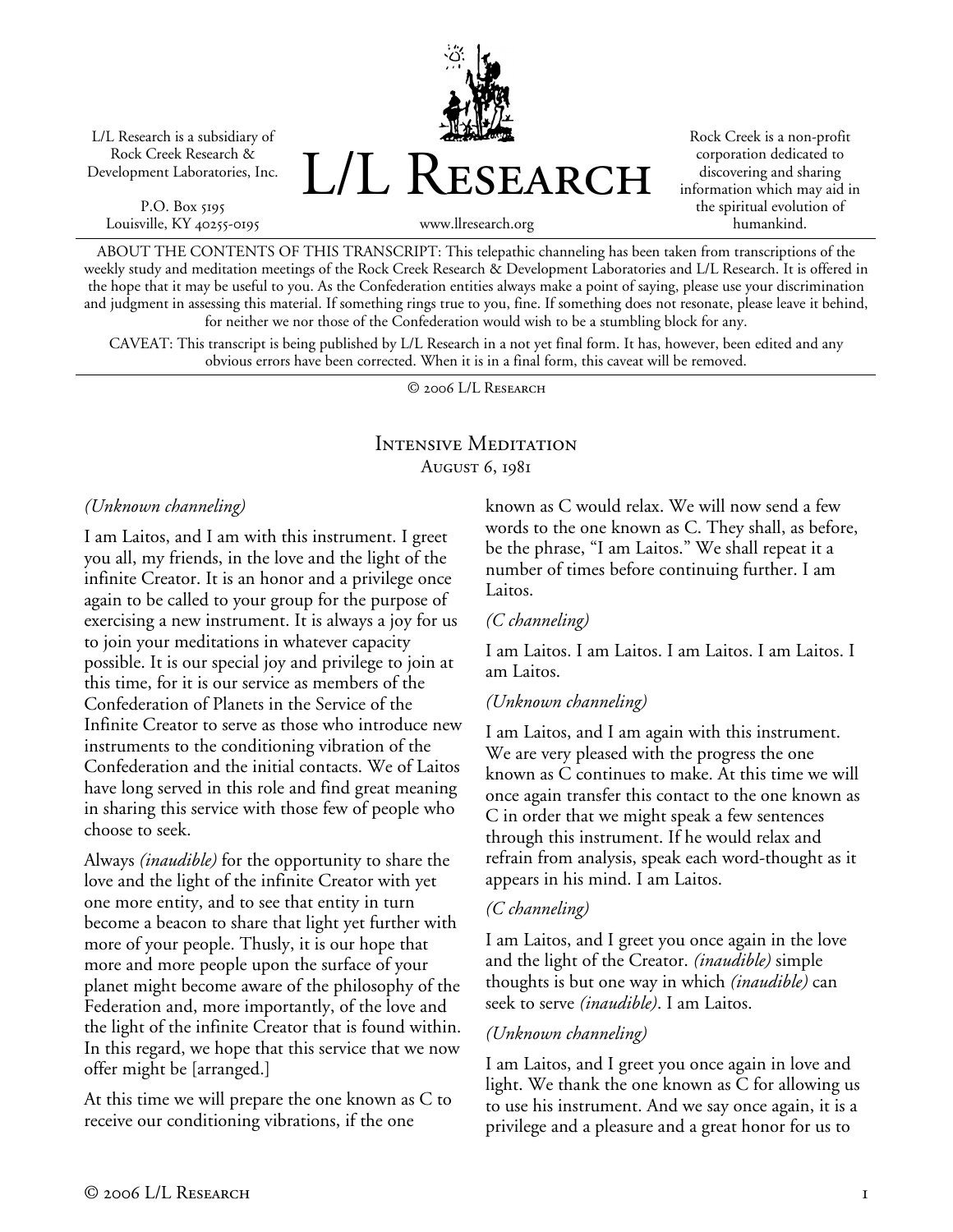be able to exercise a new instrument. And may we say that we are very pleased by the progress shown by the one known as C.

At this time we will transfer this contact to another instrument for the purpose of answering any questions which any gathered here might have. We now transfer this contact. I am Laitos.

### *(Unknown channeling)*

I am Laitos. I am now with this instrument, and greet you once again in the love and the light of the infinite Creator. May we ask if we may have the privilege of attempting to share our thought with you on any subject?

**Questioner:** If I may, could you speak a few words on the relationship we call marriage and its role in responsibilities?

I am Laitos. The question that you ask is somewhat complex. The relationship known among your peoples as marriage is a vehicle for service. The polarity between two entities draws them together and forms within each a bias to be of service. This is the basis of the relationship. This relationship is heavily laden with heavy difficulties inherent in the non-flexible structure which is lacking in the bias toward service.

Thus, when dealing in the illusion with this relationship, it is well to clear from the mind all possible thoughts of the necessity which the marriage bond seems to suggest and to focus instead upon the bias toward service to another which caused the genesis of the relationship.

There are several responsibilities in this relationship. There is the responsibility of offering the self for service. There is the responsibility of expressing the self in as undistorted a manner as possible, so that [yours] may be to the other entity a clear self, a self that communicates and is therefore of service by teaching or by offering the ability of one in need of teaching.

There is the responsibility of being the friend and protector of those entities which may issue from the physical sexual reproductive activities of this relationship, in such a way that the self is offered to the so-called children in service in ways which the young entity may understand. These ways include the basic orientation of service to others, the familiarizing of the children with the concept of the

Creator and their relationship to the Creator, the family remembrance of this relationship and, in general, the best guidance each in the relationship may possibly offer to these young ones, in whatever they may encounter as they progress in the illusion.

May we answer you further?

**Questioner:** No. Thank you very much.

We thank you. Is there another question?

**Questioner:** Can you give me some idea of the accuracy of my channeling?

I am Laitos. The accuracy of channeling is always imperfect. We assume you intend to discover the percentage of channeling which comes from your own resources and the percentages which come from the Confederation resources. This ratio of percentages varies widely but at present you are beginning to reach the level where your percentage remains within acceptable Confederation limits for clear contact. It is our intent in this type of contact to retain at least 25 percent of the contact for the use of the channel. This enables our message to find the unique expression in each and every instrument while maintaining the basic simple tenor of what our group has to offer—that is, the explication of the original Thought of love.

Thus, this channel, for instance, is normally approximately 30 percent using her own resources. In your case, you are beginning to stabilize at approximately 35 to 37 percent your own resources. This is a plateau which must be reached. Once stability is reached, it is then possible through experience to gradually approach the 25 percent which is considered by us to be the limit beyond we would not wish to go. The lower acceptable limit is 50 percent one's own resources. So you may see you have advanced in your own work to a great extent. Therefore, we thank you for your desire to be as pure a channel as possible and request that you never be concerned if you find some material from your own experience worked into the channeling, for it is our precise intention to use experiences which illustrate the basic love and light of the infinite Creator.

May we answer you further?

**Questioner:** No. Thank you for your answer.

We thank you greatly for your service and offer every encouragement. Is there another question?